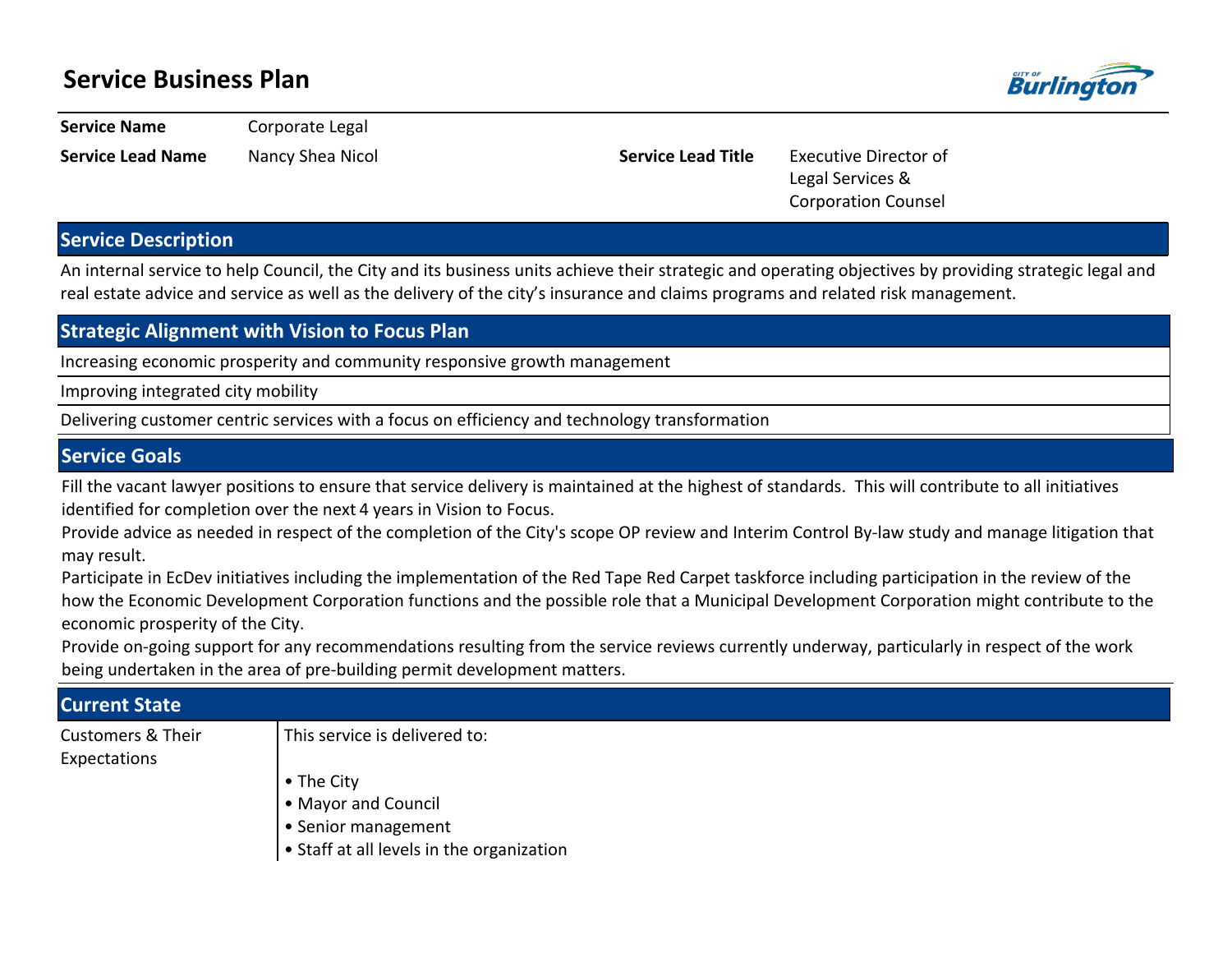|                                                                     | Our customers expect us to act in the best interests of the City by providing responsive, competent, timely and cost-<br>effective legal, insurance and real estate advice and support to Council and staff.<br>They expect us to at all times conduct ourselves with a high level of professionalism, integrity and efficiency that<br>supports public confidence in the City of Burlington. |
|---------------------------------------------------------------------|-----------------------------------------------------------------------------------------------------------------------------------------------------------------------------------------------------------------------------------------------------------------------------------------------------------------------------------------------------------------------------------------------|
| <b>Existing Service Delivery</b>                                    | Legal, insurance/risk management and real estate services provided include:<br>ADVICE: Providing a range of legal advice and opinions to our customers including advice/education of new or<br>pending legislative changes, risk management.                                                                                                                                                  |
|                                                                     | ADVOCACY: Representing the City before courts and tribunals (written, oral, negotiations), including prosecutions<br>under the City's by-laws, Fire Code and Building Code, defence of insurance claims (internal and external resources),<br>LEGAL DRAFTING: Preparing and reviewing contacts, agreements and by-laws and reviewing insurance provisions in                                  |
|                                                                     | all contracts.<br>TRANSACTIONAL ACTIVITY: Completing transactions involving the buying/selling/leasing/easements of the City's<br>property and/or land and commercial and real estate legal transactions, and administration of the city's insurance<br>program.                                                                                                                              |
| <b>Existing Customer</b><br>Engagement Tools /<br>Methods           | Annual customer satisfaction survey of customers requiring more than 35 hours of legal/real estate service,<br>insurance services.                                                                                                                                                                                                                                                            |
| Is this Service Provincially<br>Legislated?                         | N/A<br>No                                                                                                                                                                                                                                                                                                                                                                                     |
| For this Service are there<br><b>Approved Service</b><br>Standards? | Conduct related to the delivery of legal service is regulated through the Law Society of Ontario. All<br>Yes<br>legislation and regulation applies to or affects the business of the municipality.                                                                                                                                                                                            |

**Programs**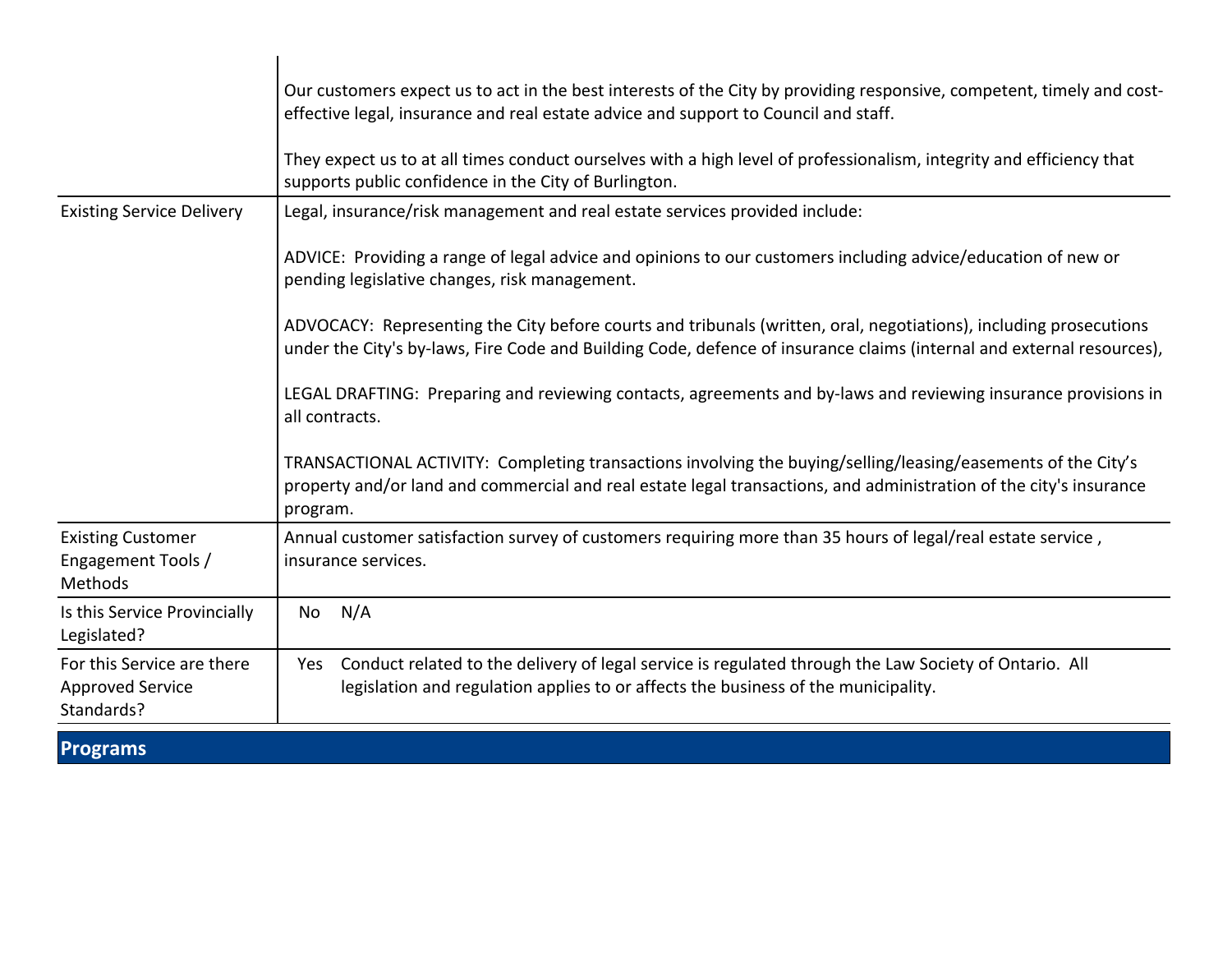| <b>Real Estate Service</b><br>(Property & Land) | • Strategic land advice and negotiations respecting property related to the delivery of city programs/services<br>• Acquiring and disposing of land for city needs<br>• Negotiation of Lease/license agreements<br>• Parkland dedication valuations |
|-------------------------------------------------|-----------------------------------------------------------------------------------------------------------------------------------------------------------------------------------------------------------------------------------------------------|
| Insurance/Risk<br>Management                    | Delivery of the city's program of insurance.                                                                                                                                                                                                        |

### **Recent Continuous Improvement Initiatives**

In 2018, the department researched and readied for implementation an additional ClearRisk module that will allow the tracking of external legal costs for all matters, not just insurance matters. These costs are currently tracked manually in order to collect data for performance measures. The module has a number of functionalities and is expected to provide new analytics and reporting capabilities to support management of this form of service delivery. Implementation of this module has not yet been achieved. We expect to have it operational by the end of Q4 2019. This will eliminate the manual tracking of time for some of our services' performance measures.

One position of Assistant City Solicitor was repurposed to Solicitor. This will better align the department internally and will result in an efficiency with respect to HR related costs.

One position of Insurance and Risk Management Associate was vacated early in 2019. The position has been held open and work redistributed within the department. The purpose of holding the vacancy open is to assess where this resource may serve the needs of the sub-service better ex. data analytics, trend identification.

The workload in the commercial contracts and other types agreements has been redistributed to the extent possible among the solicitors to better align with specific practice areas (ex. land licensing agreements will be with the real estate solicitor).

The library resources have been reduced to eliminate one costly subscription series that wasn't often referenced.

### **Environmental Considerations**

This service has been migrating over to the use of digital files wherever possible, including litigation files, tribunal matters and insurance. This reduces the need for dependency on the use of paper files and storage needs.

## **Emerging Opportunities and Anticipated Risks**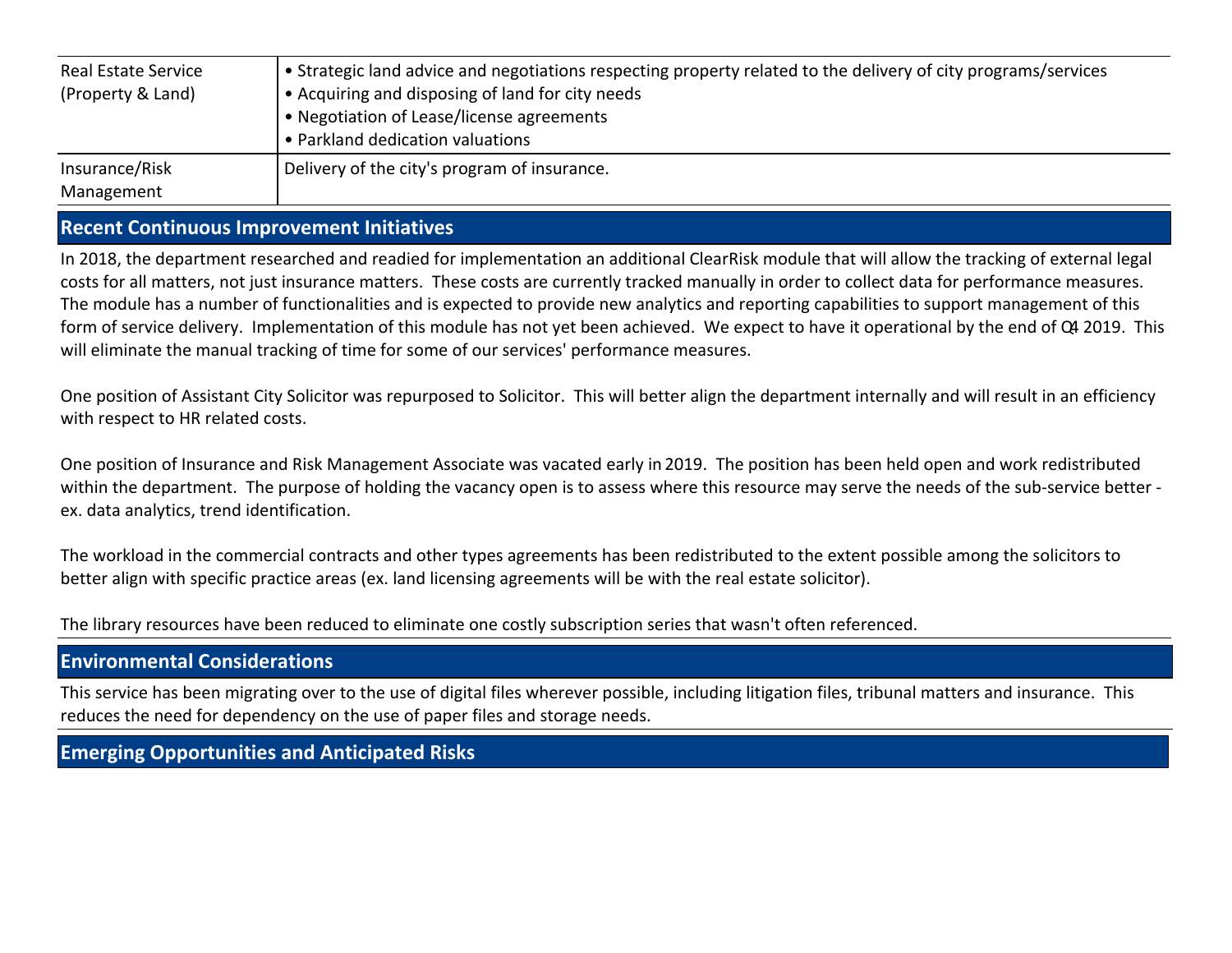| <b>Emerging Opportunities</b>            | The Service is currently short staffed 2 lawyer positions and filling them has been difficult. Service that cannot be<br>accommodated internally is referred to external resources. Achieving full complement will stabilize service delivery.                                                                                                                                                                  |
|------------------------------------------|-----------------------------------------------------------------------------------------------------------------------------------------------------------------------------------------------------------------------------------------------------------------------------------------------------------------------------------------------------------------------------------------------------------------|
|                                          | City Council has adopted Vision to Focus which is a 4 year work plan intended to compliment its 25 year strategic<br>plan. Vision to Focus should result in a more prioritized approach to allocation services in Corporate Legal. This is<br>important when most of our work is driven by Council, Senior Management and other services within the<br>organization.                                            |
|                                          | The use of ClearRisk allows for increased data is collected, the Insurance and Risk Management sub-service will be<br>better able to assess the cost-effectiveness of the delivery of the service and will report on those findings in future<br>business plans. With a vacant position in the sub-service, it will be possible to redirect the resource to this purpose.                                       |
| <b>Anticipated Risks</b>                 | The vacant lawyer positions has resulted in less predictability in service delivery in 2019 than in the past. The<br>length of time to fill the positions has contributed to additional pressure on staff to meet service demands. There<br>has been an increased reliance on external legal services to fill the gap which is also expensive.                                                                  |
|                                          | The cost of acquiring external legal services will continue to increase. The City therefore tries to keep the delivery of<br>legal service in-house and to only supplement the service when a specialized area of law is involved (such as<br>development hearings, environmental matters, expropriation).                                                                                                      |
|                                          | When the Region approves the City's new Official Plan and Zoning Bylaw in 2020 and 2021 respectively, there will be<br>many appeals to the Local Planning Appeals Tribunal. These will have to be defended by either internal or external<br>counsel. These appeals will be resource (people and money) intensive as the parties will be proceeding in<br>accordance with the Bill 108 rules (hearing de novo). |
|                                          | Appeals to any changes to the City's planning instruments that may result from the Interim Control By-law Study<br>underway will occur in 2020 as well.                                                                                                                                                                                                                                                         |
|                                          | Corporate Legal Services can provide advice to management and staff with respect to significant legislative change<br>that is occurring with respect to planning legislation, development charges, and other municipal legislation affecting<br>municipal services to manage risk resulting from the frequency and speed legislative change.                                                                    |
| <b>Enterprise Risk</b><br>Considerations | Labour Market and Workforce - Attraction, Recruitment, Retention, Compensation, Skills<br>Legislative Changes - Provincial and Federal Legislative Changes, Speed of Change and Policies<br>Election and Council - Change in Strategic Plan, Massive Policy Shifts                                                                                                                                              |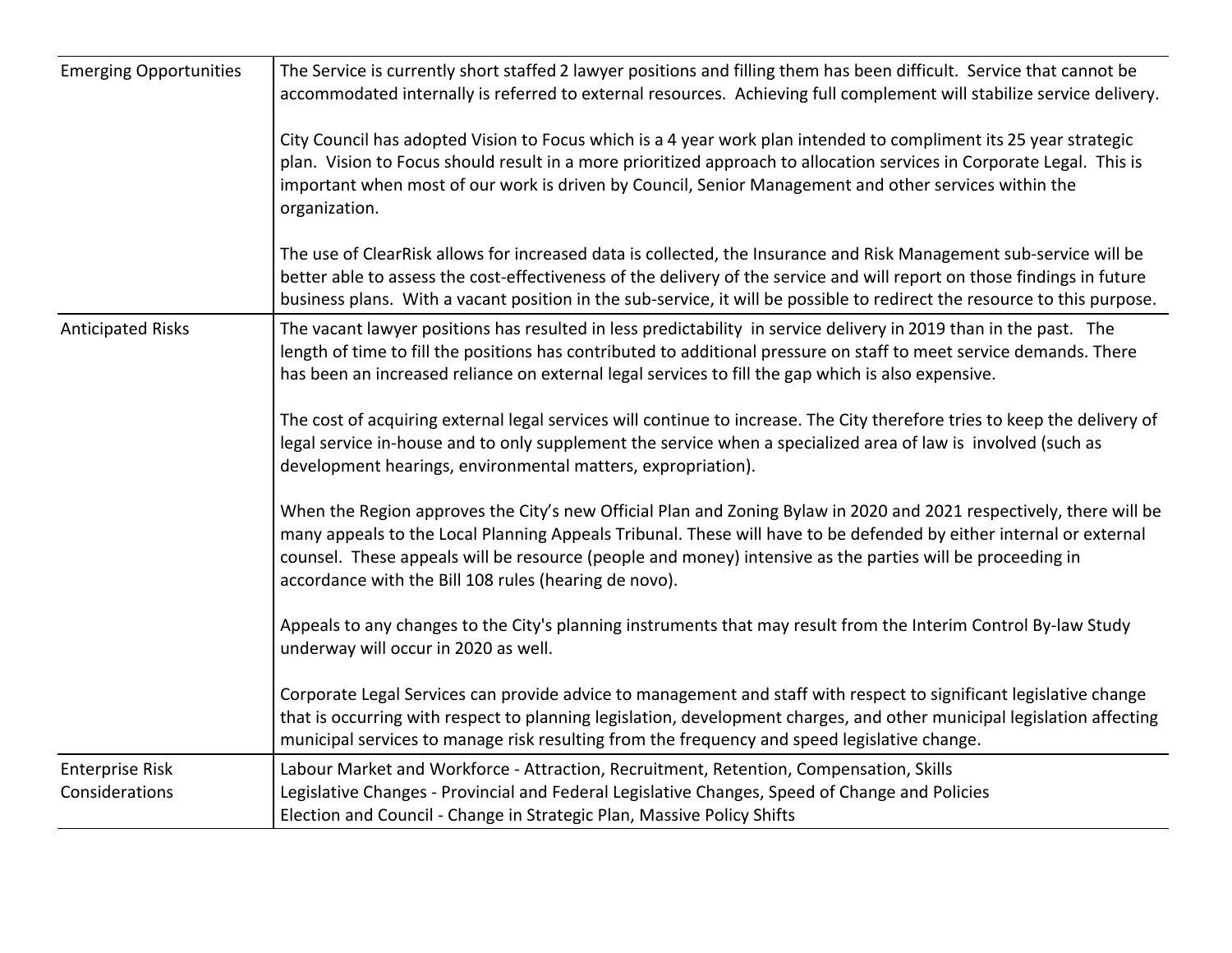| <b>Service Initiatives</b>                                                                                                                                                                                                            | <b>Target Completion</b> |
|---------------------------------------------------------------------------------------------------------------------------------------------------------------------------------------------------------------------------------------|--------------------------|
| Achieve final resolution (trial/settlement) of outstanding litigation where possible.                                                                                                                                                 | Dec 2020                 |
| The Director and lead of each practice group will meet with their key customers at mid-year each year. This will<br>measure progress related to the anticipated demand for service projected from the annual service demands survey.  | Jul 2020                 |
| Complete the acquisition of land either through settlement or expropriation required for the widening of<br>Waterdown Road and North Service Road/Walkers re-alignment to allow construction of these projects to proceed<br>on time. | Dec 2020                 |
| To successfully defend the approved new Official Plan and Zoning By-law against appeals.                                                                                                                                              | Dec 2020                 |
| Review current Insurance portfolio                                                                                                                                                                                                    | Mar 2020                 |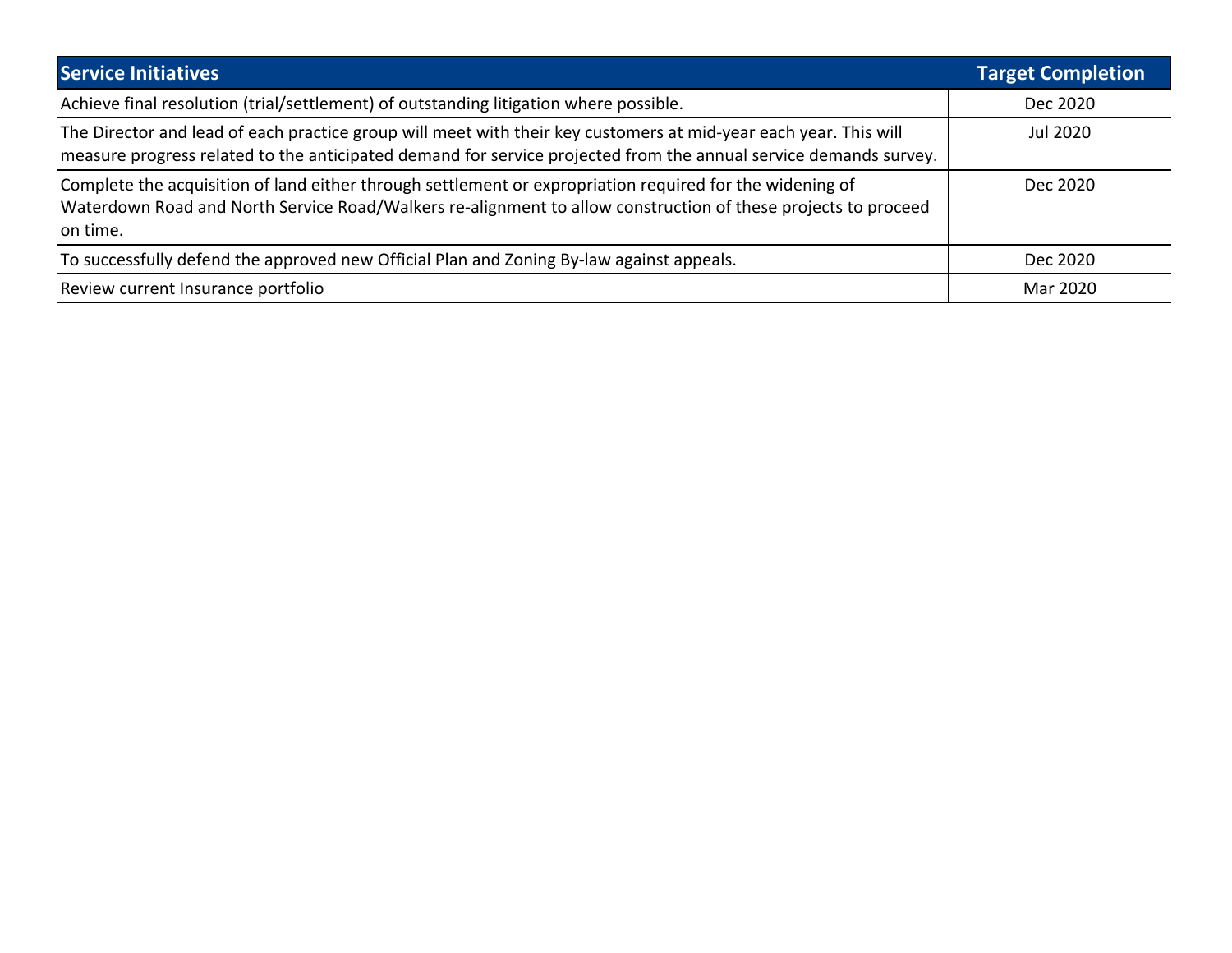# **MEASURING SUCCESS**

#### **How much did we do?**

| <b>Performance</b>                                                                 | 2015   | 2016   | 2017   | 2018   | 2019            | 2020     | 2021     | 2022 Forecast |
|------------------------------------------------------------------------------------|--------|--------|--------|--------|-----------------|----------|----------|---------------|
| <b>Measurement</b>                                                                 | Actual | Actual | Actual | Actual | <b>Forecast</b> | Forecast | Forecast |               |
| Total # of in-house lawyer<br>hours available                                      | 9,353  | 8,864  | 9,813  | 9,153  | 7,390           | 9,436    | 9,436    | 9,436         |
| Total # of external legal<br>service hours purchased                               | 1,081  | 905    | 947    | 483    | 778             | 778      | 778      | 778           |
| # of real estate<br>transactions completed<br>(lease, purchase, sale,<br>transfer) | 29     | 21     | 21     | 27     | 21              | 23       | 23       | 23            |

#### **How well did we do it?**

| Performance           | Average Cost per Hour of Legal Service (Internal vs. External)                                                                                                                                                                                                                                                                                                                                                                                                                                                                                                                                                                      |  |  |  |
|-----------------------|-------------------------------------------------------------------------------------------------------------------------------------------------------------------------------------------------------------------------------------------------------------------------------------------------------------------------------------------------------------------------------------------------------------------------------------------------------------------------------------------------------------------------------------------------------------------------------------------------------------------------------------|--|--|--|
| <b>Measurement</b>    |                                                                                                                                                                                                                                                                                                                                                                                                                                                                                                                                                                                                                                     |  |  |  |
| Story behind the data | The department has been short-staffed 2 lawyers for the better part of 2019. This has resulted in a<br>reduced number of internal lawyers hours and a concurent increase in the average cost per hour of<br>service delivered. Assuming the positions are filled the cost per hour of service should accordingly<br>recalibrate in 2020. In 2020, the City will be required to defend the new Official Plan. We expect<br>that the number of exteral legal hours purchased will increase to reflect Bill 108 style LPAT hearings.<br>For confidentiality reasons projections for 2020, 2021, and 2022 external legal resource hours |  |  |  |



**Average Cost per Hour of Legal Service (Internal vs. External)**